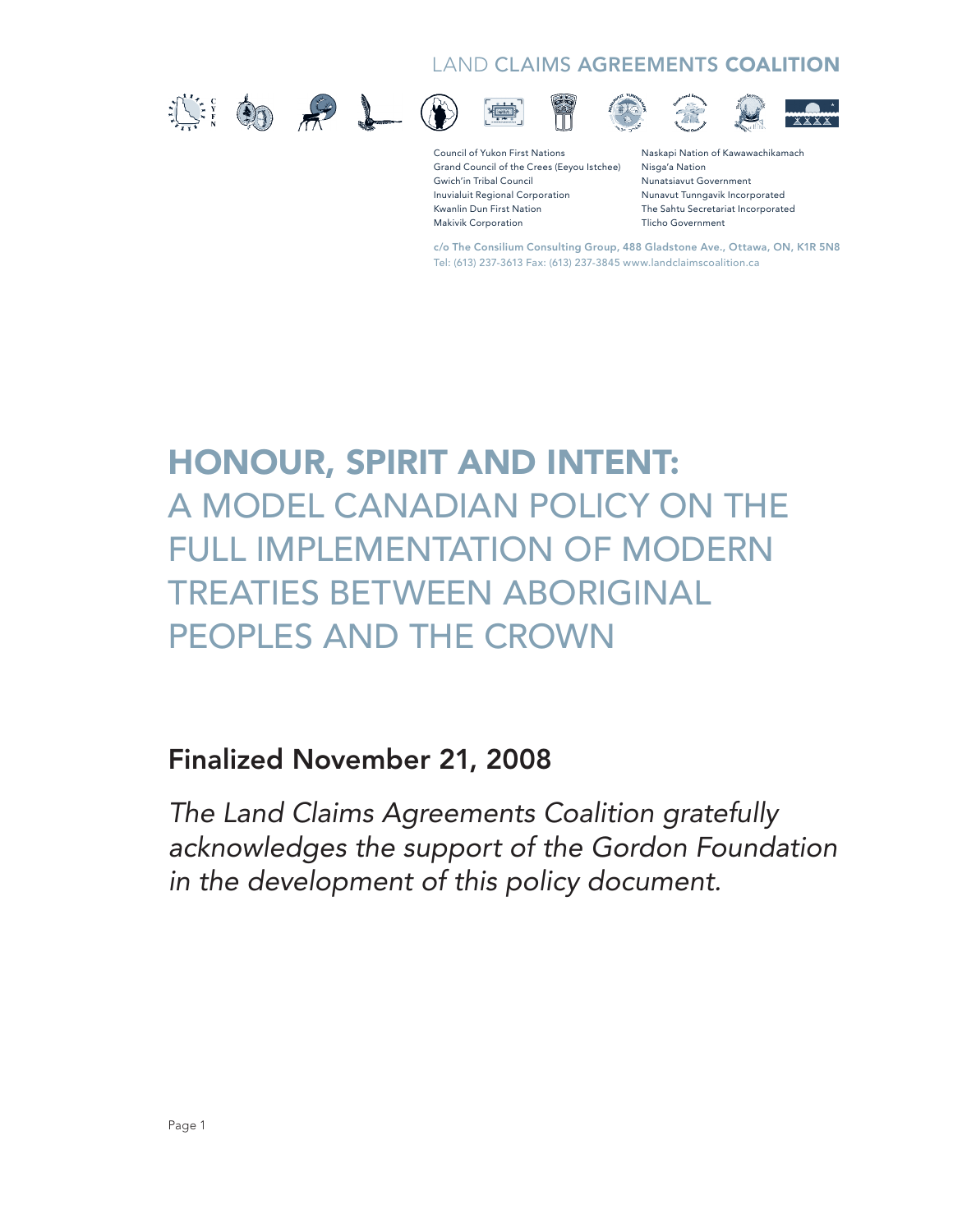#### Foreword

When explorers from Europe arrived in North America they "discovered" a continent occupied and governed by Aboriginal peoples. In subsequent decades and centuries the relationship between the original peoples and the growing number of settlers and immigrants was complex and sometimes difficult. But looking back, it is important to note that Crown-Aboriginal treaties were a central mechanism used in Canada to avoid conflict and to constructively define the relationship between Aboriginal peoples and newcomers. The *Royal Proclamation of 1763* affirmed treaty-making as the key element of the policy of the Crown toward Aboriginal peoples. This approach was continued in British North America following the American Revolution, and by the Government of Canada after Confederation.

Treaty-making occurred as early as the 1600s. Beginning in 1871, numbered treaties were concluded on the Prairies, in northern Ontario, in northeastern British Columbia and in part of the Northwest Territories. With the exception of a limited number of adhesions to the numbered treaties, treaty-making came to a halt in the 1920s, leaving much of northern Canada, most of British Columbia and Québec, and all of Labrador without treaties. In 1927, the *Indian Act* was amended to make it illegal for Aboriginal peoples to raise money to press land claims. Treatymaking, in its modern form, began in the 1970s – prompted by the 1973 decision of the Supreme Court of Canada concerning the Aboriginal title of the Nisga'a Nation in British Columbia. Litigation involving the James Bay Crees in Québec, the Dene of the Mackenzie Valley and the Inuit of Baker Lake provided further impetus.

Since then, nineteen modern treaties – sometimes referred to as comprehensive land claims agreements – have been negotiated and ratified. These modern treaties concern more than half of the lands, waters and natural resources of Canada.

The Government of Canada's policy toward the negotiation and settlement of comprehensive land claims was formalized in 1981 and revised and expanded in 1986. In 1982, Section 35 was added to Canada's Constitution, which recognized and affirmed the existing Aboriginal and treaty rights of Aboriginal peoples in Canada. In 1983 it was explicitly confirmed in subsection 35(3) that section 35 "treaty rights" include those contained in modern land claims agreements. In 1995 the Inherent Right Policy provided for the negotiation of Aboriginal self-government as a component of modern treaties.

Modern treaties are essential building blocks of Canada, and are intended to formalize the relationship between Aboriginal peoples and the Crown. They are entered into to protect the rights of Aboriginal signatories; ensure their continuity as peoples; provide for their political, social, economic and cultural development. This is why the implementation of modern treaties between Aboriginal peoples and the Crown is of national importance, and even attracts international interest.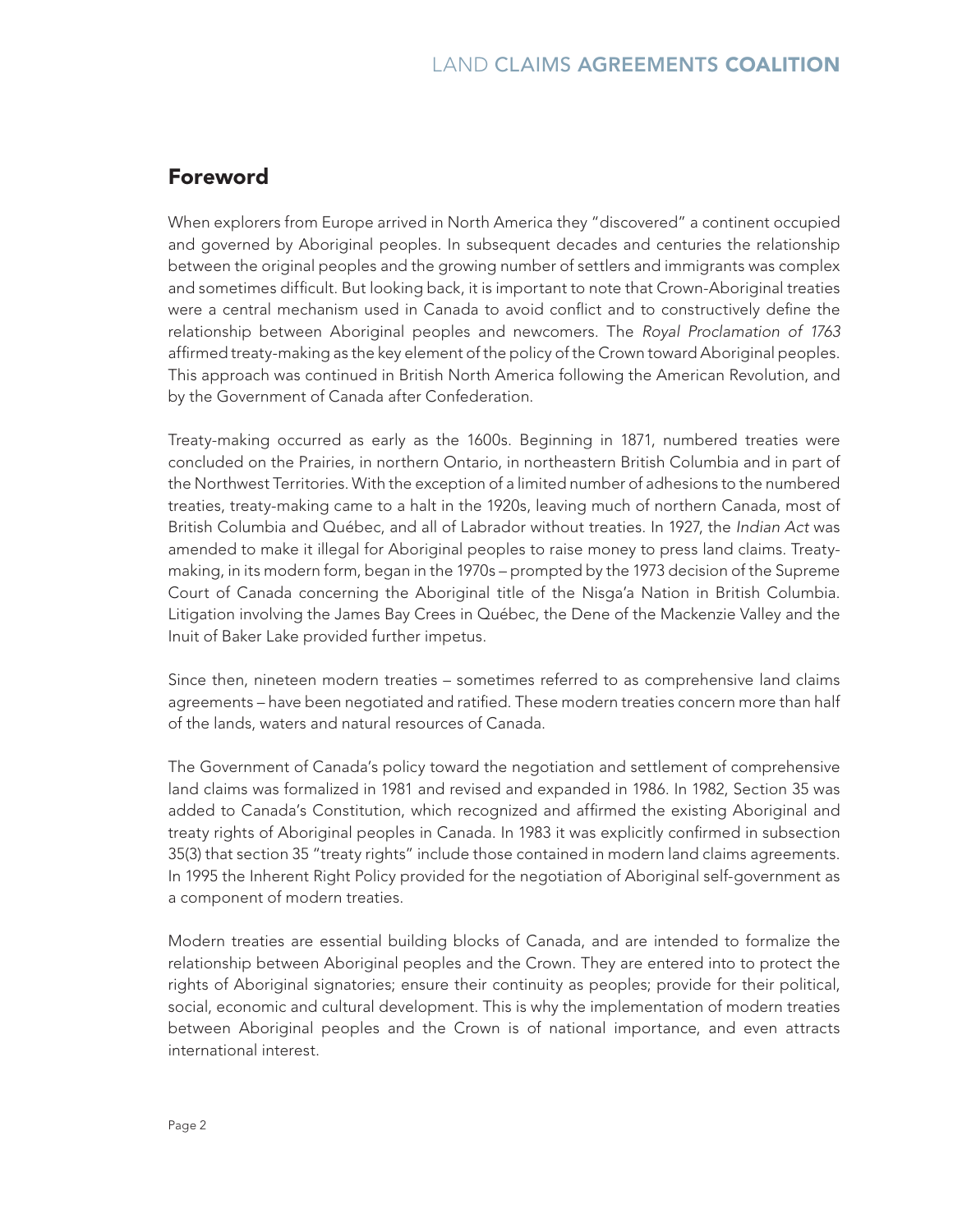The number of modern treaties continues to grow, and we now have years of experience in implementation that is both affirmative and problematic. Although much has been accomplished of which we can be proud, modern treaties are far-reaching and sometimes complex. All parties agree that implementation is a challenge and takes forethought, cooperation and, above all, ongoing attention and commitment. While the content of modern treaties varies from agreement to agreement, implementing them requires trust as well firm and enduring cooperation between the Crown and Aboriginal signatories.

In responding to the recommendations and requests of Aboriginal peoples with modern treaties, the Government of Canada will adopt a Land Claims Agreements Implementation Policy that provides a framework to promote the effective implementation of diverse modern land claims agreements.

As its title suggests, the purpose of this Policy is to ensure that modern treaties are fully implemented in accordance with their provisions, their overall objectives, and their spirit and intent. The Policy is not intended to re-write modern treaties or to create new and uncontemplated responsibilities, legally binding or otherwise.

Rather, the Policy lays out the firm commitment of the Government of Canada that federal Ministers, departments and agencies will work diligently with their Aboriginal counterparts to achieve the objectives of modern treaties in a lasting, generous and flexible manner.

Such an evolving and beneficial approach is consistent with long-standing Canadian governmental practice in all other inter-governmental contexts. The Aboriginal land claims agreements context cannot be permitted to languish as an unintended exception.

There have been positive developments in the decades since the first modern land claims agreement in Canada. However there is still more to be done before Aboriginal peoples and all Canadians alike enjoy the many benefits and achieve the overall objectives of our modern treaties.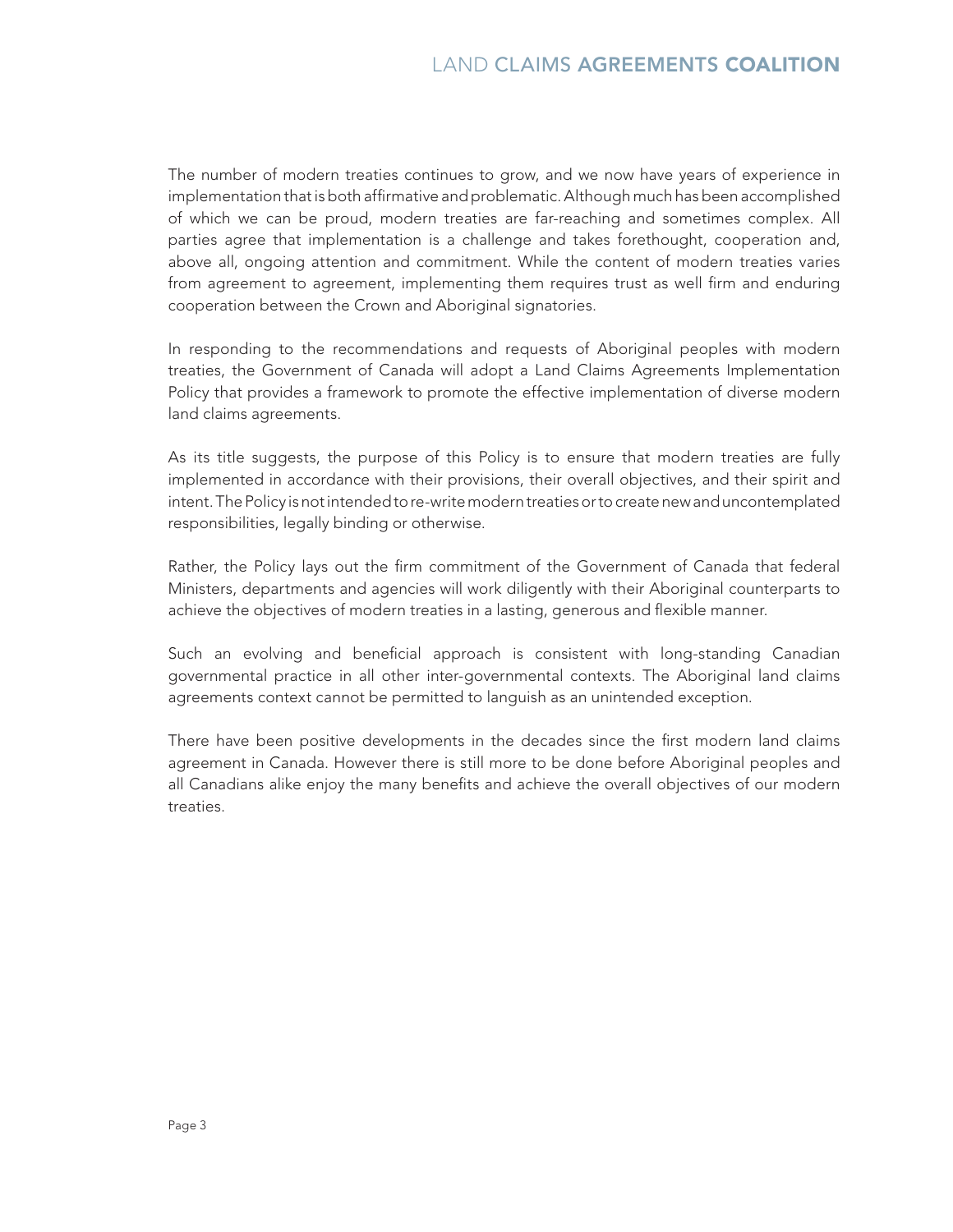#### Introduction

*"The historical roots of the principle of the honour of the Crown suggest that it must be understood generously in order to reflect the underlying realities from which it stems. In all its dealings with Aboriginal peoples, from the assertion of sovereignty to the resolution of claims and the implementation of treaties, the Crown must act honourably. Nothing less is required if we are to achieve "the reconciliation of the pre-existence of Aboriginal societies with the sovereignty of the Crown."*

> *Supreme Court of Canada, Haida Nation v. British Columbia (Minister of Forests), 2004*

*"The settling of comprehensive land claims and self-government agreements (such as those of Nunavut or James Bay) are important milestones in the solution of outstanding human rights concerns of Aboriginal people. They do not, in themselves, resolve many of the human rights grievances afflicting Aboriginal communities and do require more political will regarding implementation, responsive institutional mechanisms, effective dispute resolution mechanisms, and stricter monitoring procedures at all levels."*

*United Nations Special Rapporteur on the Situation of Human Rights and Fundamental Freedoms of Indigenous People, Report on Canada, 2004*

Modern treaties are negotiated between the Crown and Canadian Aboriginal peoples who generally have not entered into "historic" treaties.

Modern treaties affirm the complex and multifaceted nation-to-nation and government-togovernment relationships between Aboriginal peoples and Canada. They currently reconcile the Aboriginal peoples' title to their traditional lands and resources with the Crowns' subsequent occupation and use of more than half of the lands, waters and natural resources of Canada.

Each modern treaty is unique, but all articulate rights to be exercised by Aboriginal signatories, often also involve recognition of Aboriginal self-government or provide for a restructuring of public government. Basically, the Crown's claims in respect of Aboriginal peoples' traditional lands, waters and natural resources are clarified, to the great benefit of all Canadian peoples.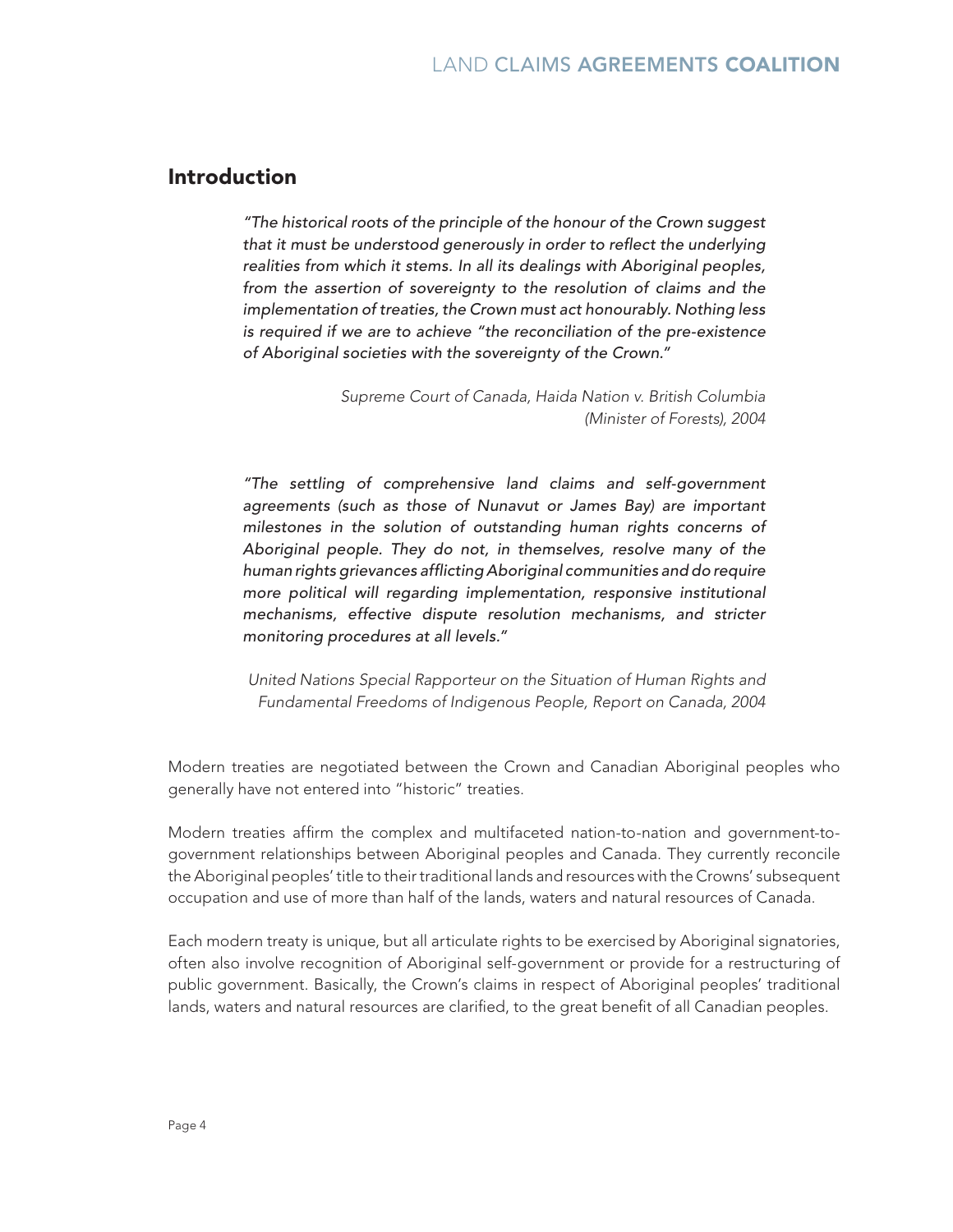#### LAND CLAIMS AGREEMENTS COALITION

The Crown has, upon ratification of each modern treaty, been able to proceed immediately to manage, develop and dispose of lands and natural resources in reliance upon the terms of the treaty concerned. The promised benefits to Aboriginal peoples, on the other hand, are often incremental and spread out over many years. This fact requires the Government of Canada to ensure that treaty rights are respected now and in coming years and decades, and that the obligations, ongoing objectives, and sprit and intent of modern treaties are fulfilled. The intent of this Policy is to ensure that this is the case.

Modern treaties address such matters as:

- Ownership and use of lands, waters and natural resources including the subsurface;
- Management of land, waters, and natural resources, including fish and wildlife;
- Harvesting of fish and wildlife;
- • Environmental protection and assessment;
- Economic development;
- Employment;
- • Government contracting;
- • Capital transfers;
- Royalties from resource development;
- Impact benefit agreements;
- Parks and conservation areas:
- Social and cultural enhancement;
- The continuing application of ordinary Aboriginal and other general programming and funds; and
- Self-government and public government arrangements.

When ratified, modern treaties become part of the law of the land. The treaty rights they contain are constitutionally recognized and affirmed, and the terms of these agreements thus take precedence over the other laws and policies in Canada.

It is important that modern treaties be implemented and interpreted, consistent with their spirit, in a manner that responds to changing circumstances. Aboriginal peoples rely upon them to chart their paths into the future, just as the Crown is able to use them to bring about overall public policy objectives.

The Crown and Aboriginal signatories to these agreements must therefore work together in creative partnerships, if modern treaties are to be used to full advantage in accordance with their modern purposes of reconciliation, development, and nation-building.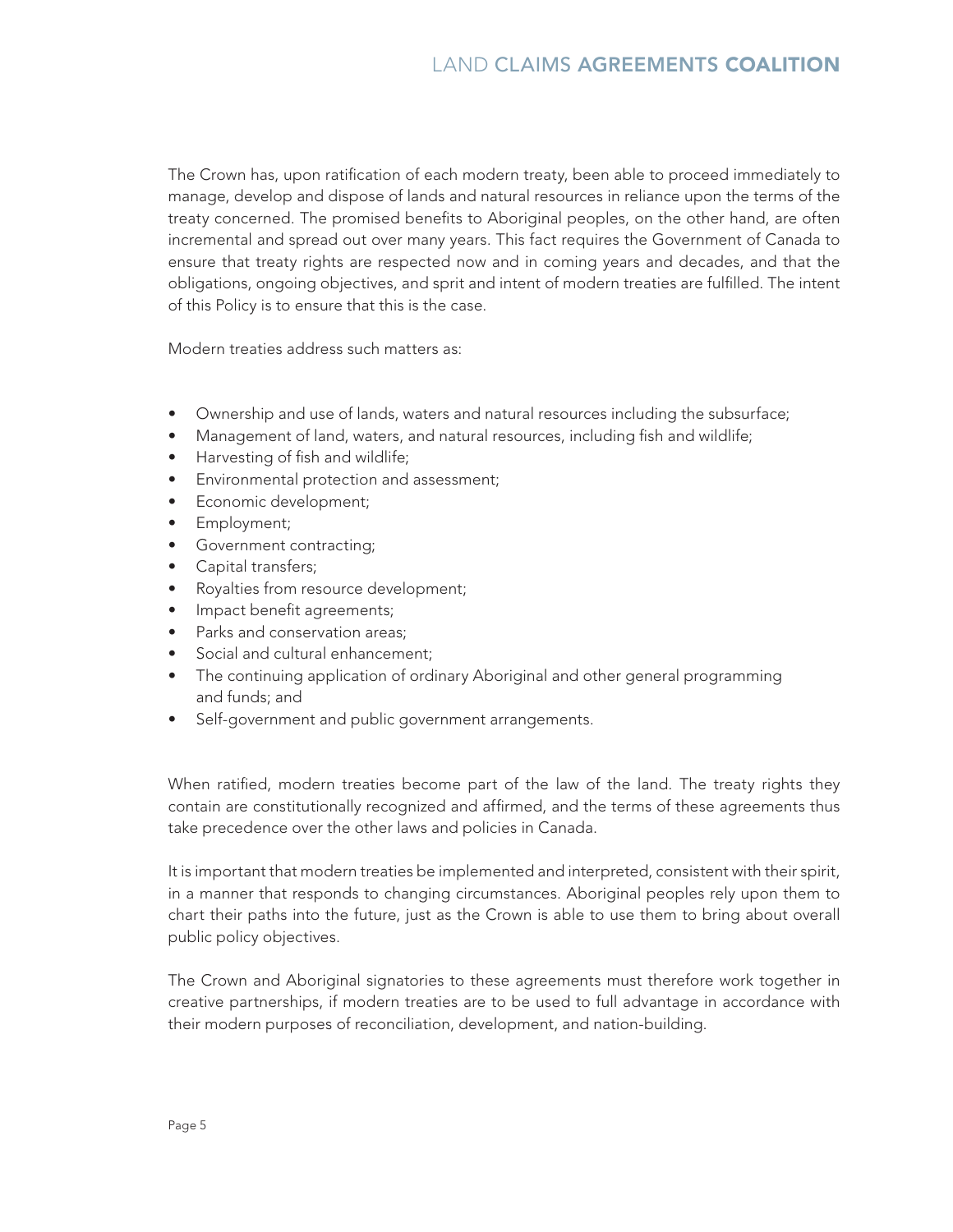Each modern treaty reflects the aspirations and cultural diversity of the Aboriginal signatories, and the political and other circumstances prevailing when agreements were negotiated. The Land Claims Agreements Implementation Policy respects the differences between modern treaties, and is not intended to promote an inflexible approach to their implementation. Nothing in this policy should be viewed as a substitute for any existing process, plan, obligation, or objective for the implementation of individual land claim agreements that has been worked out by the Parties to those agreements. This policy is meant to strengthen, and not to replace, whatever arrangements currently exist in respect of the implementation of each treaty agreement.

The core commitment of this policy is that the Government of Canada will work with Aboriginal signatories to ensure that each modern treaty is fully implemented consistent with its spirit and intent, the developmental objectives of treaty-making in Canada, and the honour of the Crown.

### The Modern Treaty Relationship Between the Crown and Aboriginal Peoples

Modern treaties confirm enduring relationships between the Crown and Aboriginal peoples that engage and rest upon the "honour of the Crown." These agreements formally enable Aboriginal signatories to "become part of Canada". As quoted above, the Supreme Court of Canada has ruled that in all dealings with Aboriginal peoples from the assertion of sovereignty to the resolution of claims and implementation of treaties, the Crown must act honourably to reconcile the pre-existence of Aboriginal societies with the sovereignty of the Crown.

The treaty relationship lies not with any single government department or agency, but with the Crown as a whole as represented by the Government of Canada. In practical terms this requires *all* agencies of the Government of Canada whose mandates and activities intersect (or may do so) with modern treaties to do their full part to implement them meaningfully.

Every department and agency of the Government of Canada has the responsibility to ensure that its duties and activities are carried out in a manner consistent with the obligations of modern treaties and contribute to the ongoing achievement of the objectives of these agreements. This puts a premium on coordination between federal departments and agencies, and with provincial and territorial governments. The Government of Canada will bring about effective coordination between federal departments and agencies to properly meet the obligations, objectives, and spirit and intent, of modern treaties. Moreover the Government of Canada will also cooperate with provincial and territorial governments; however, the Government of Canada will ensure that it meets its own ongoing modern treaty obligations and fulfills their objectives, regardless of particular steps other levels of government may take.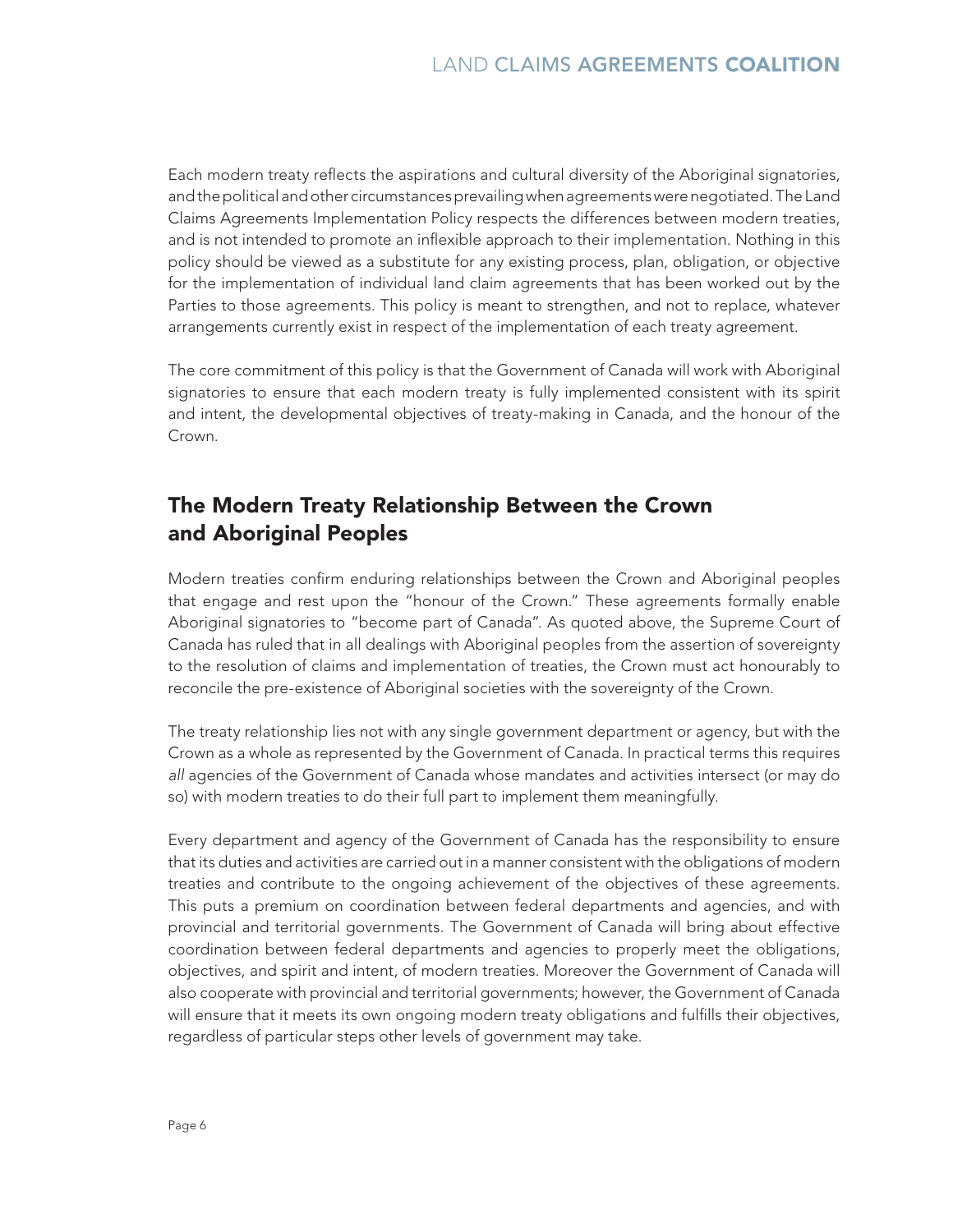#### Obligations and Objectives

Provisions in modern treaties confer or affirm many important rights belonging to Aboriginal signatories and place lasting obligations on the Government of Canada that are enforceable in the courts. As stated in the 1986 Comprehensive Land Claims Policy, the Government of Canada takes a broad view of the purpose and intent of these agreements as to:

> *"encourage self-reliance and economic development as well as cultural and social well-being. Land claims negotiations should look to the future and should provide a means whereby Aboriginal groups and the federal government can pursue shared objectives such as self-government and economic development."*

Such objectives provide the context within which treaty obligations and objectives must be met.

The socio-economic development objectives of modern treaties include benefits that Aboriginal peoples, like all other peoples in Canada, should be *entitled to take for granted*, at least to an average level already generally achieved in non-Aboriginal Canada. Importantly, this standard is already enshrined in the Canadian Constitution, in subsection 36(1), which states that all governments in Canada are committed to promoting equal opportunities for the well-being of Canadians; furthering economic development to reduce disparity in opportunities; and providing essential public services of reasonable quality to all Canadians.

As noted by the Canadian Human Rights Commission, and other authorities in Canada and internationally, disparities between the living standards and other opportunities of Aboriginal peoples in Canada vis-à-vis those generally enjoyed by all other Canadians are persistent and pronounced. Regrettably, these disparities continue to characterize many signatory communities of modern land claims agreements.

The Auditor General of Canada has urged the Government of Canada and Aboriginal signatories to focus on achieving measurable results against stated objectives when implementing land claims and self-government agreements. The Government of Canada accepts this recommendation and will approach the ongoing implementation of land claims and self-government agreements so as to achieve their developmental objectives with measurable outcomes.

The Government of Canada acknowledges that narrow and technical understandings and interpretations of its modern treaty obligations have, in the past, sometimes hindered effective implementation of agreements. To develop a broader appreciation of the nature of obligations and objectives, and to design implementation activities to achieve objectives, requires extensive discussion with Aboriginal signatories in the context of individual agreements. The Government of Canada proposes to engage treaty signatories in such discussions with the aim of injecting new energy, generosity and goodwill into the implementation of modern treaties.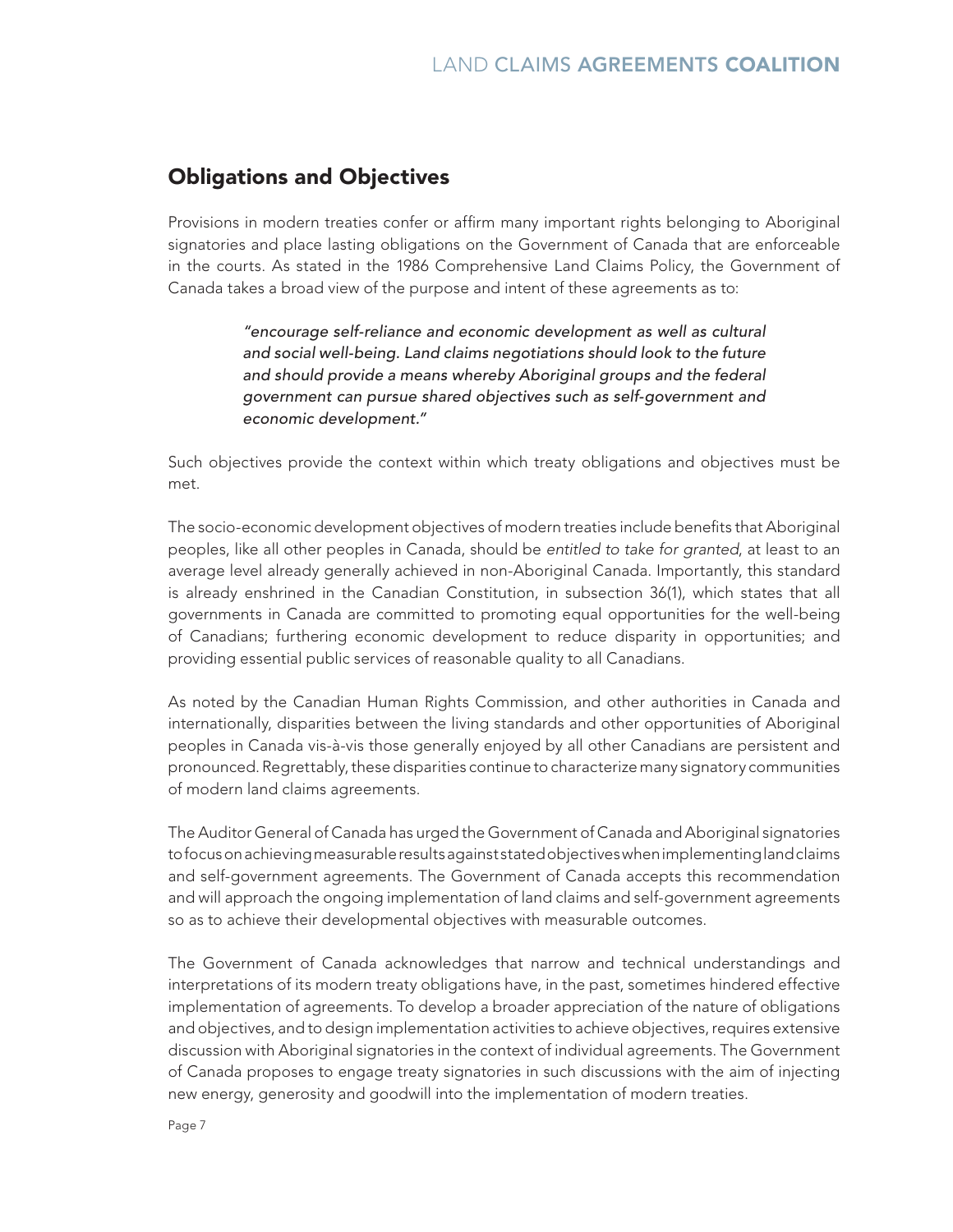These instruments are important building blocks of confederation. The rights of Aboriginal peoples contained in these modern agreements are no less a part of the Canadian constitutional landscape than any other Canadian constituting arrangements.

#### Self-Government

Self-government is a right that Aboriginal peoples have exercised in Canada since long before newcomers came to this land and there is an integral relationship between modern treaties and self-government by the Aboriginal signatories. This relationship is expressed in various ways. In some cases self-government arrangements are established outside the land claims agreement. In some cases there is a self-government agreement that is parallel or subsequent to the land claims agreement, and in some cases self-government provisions are fully or partially set out in the text of the land claims agreement itself. In some cases, self-governing aspirations are expressed through the establishment of new institutions of public government, in accordance with the agreement.

In all cases, the dynamic implementation of self-government arrangements is essential to the proper implementation of land claims agreements. This includes both recognition of the jurisdictions and duties for which the Aboriginal government is responsible, and the negotiation of stable, predictable and adequate funding arrangements that are based on the objective evaluation of the costs of governing and the social, economic and cultural needs of Aboriginal peoples.

#### Implementation Panels and Committees

Implementation committees, panels or other entities, in which the parties to the treaties discuss, negotiate and, in some instances, direct implementation, have been put in place for many of the modern treaties. If modern treaties are to achieve their objectives it is essential that these structures work effectively, efficiently, and creatively. The Government of Canada will continue to approach all implementation discussions and negotiations in good faith and generously, leaving narrow and technical approaches behind it, and will bring forward appropriately coordinated perspectives and positions. Further, the Government of Canada's representatives on these structures will be senior officials with clear mandates and authority to address implementation questions, resolve implementation issues, and set long-term directions. Representatives of federal departments and agencies with appropriate expertise, programmatic responsibilities, and authority will participate directly in implementation panels and committees when requested.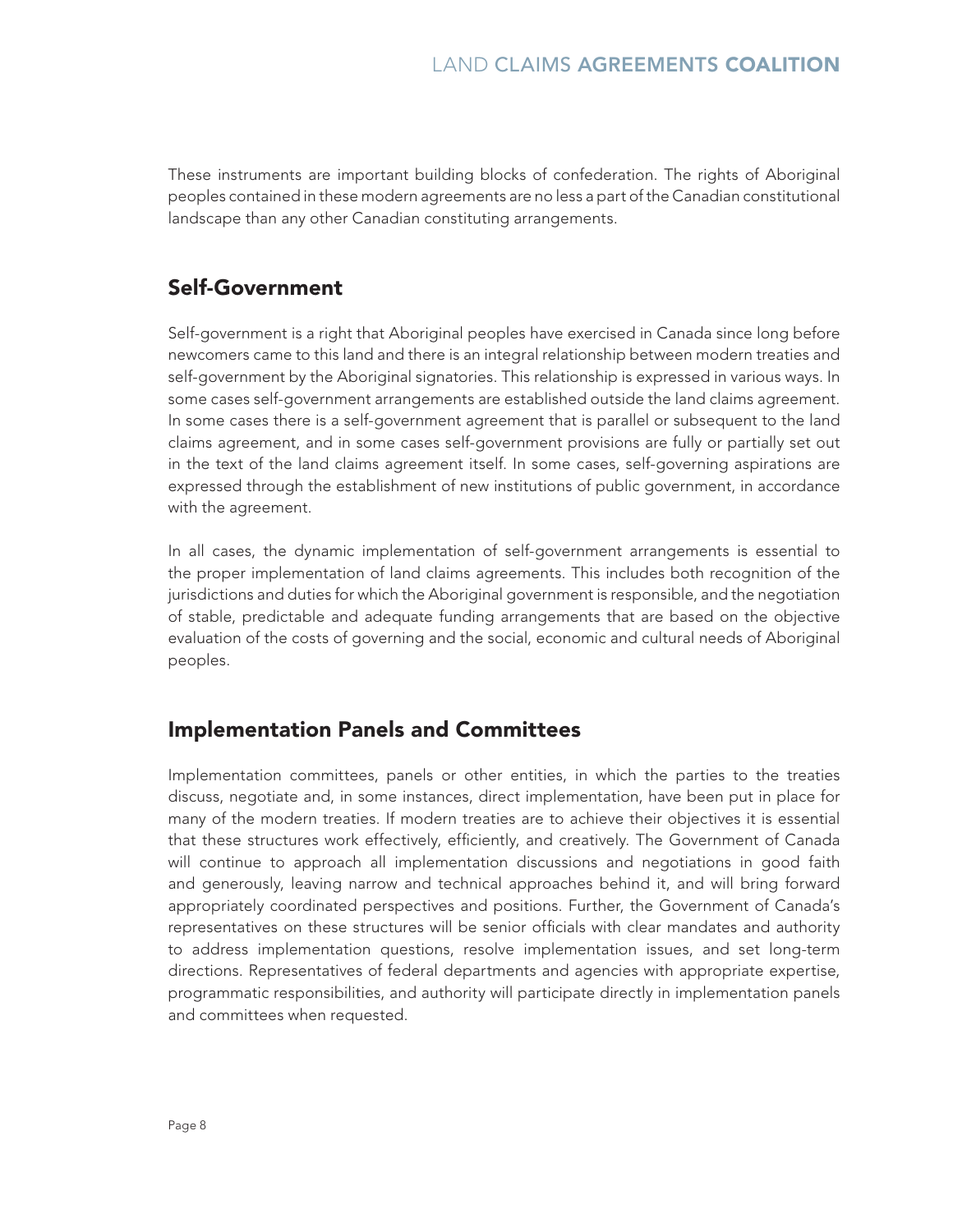#### Implementation Plans and Fiscal Agreements

The 1986 Comprehensive Land Claims Policy requires plans to be developed to implement modern treaties. Such plans often identify the agencies of the Government of Canada responsible for implementing specific obligations and detailed budgets of institutions established pursuant to agreements. The Government of Canada reaffirms its commitment to negotiate in good faith with Aboriginal signatories to conclude multi-year implementation plans and fiscal agreements and arrangements. Further, the Government of Canada will incorporate the results of evaluations, reviews and audits of implementation experience in negotiating amendments and renewals of implementation plans and fiscal agreements. While specifying who does what is an essential component of implementation planning, finalized implementation plans and fiscal agreements should, as far as possible, be creative and adaptive documents that identify implementation priorities and enable parties to channel financial and personnel resources accordingly. The Government of Canada will consider, on a case-by-case basis, the need to periodically amend implementation plans and fiscal agreements to achieve mutually agreed objectives.

Moreover, if desired by the Aboriginal party, the Government of Canada will negotiate the development of implementation plans and fiscal agreements for modern treaties, concluded prior to 1986, for matters not yet fully implemented.

#### Financing Implementation of Modern Treaties

Aboriginal peoples face the same need for adequate and sustainable levels of funding to meet the objective needs and aspirations of their peoples as the other constituent part of the modern Canadian state. This is the legitimate expectation of one of the three constitutional orders of government in Canada. The Government of Canada undertakes to provide sufficient funding to fully implement the objectives of modern treaties, and will work in good faith with Aboriginal signatories to determine these requirements and ensure that funding is provided on a timely basis.

Parliament plays the central role in authorizing the expenditure of public moneys by agencies and departments of the Government of Canada. Modern treaties deal with issues that cross departmental boundaries, and financing their implementation does not always fit neatly within the Government of Canada's departmental budgetary system. The Government of Canada will therefore work with Aboriginal signatories to remove structural and procedural barriers in the current budgetary system, in order to expedite the ongoing implementation of all modern treaties.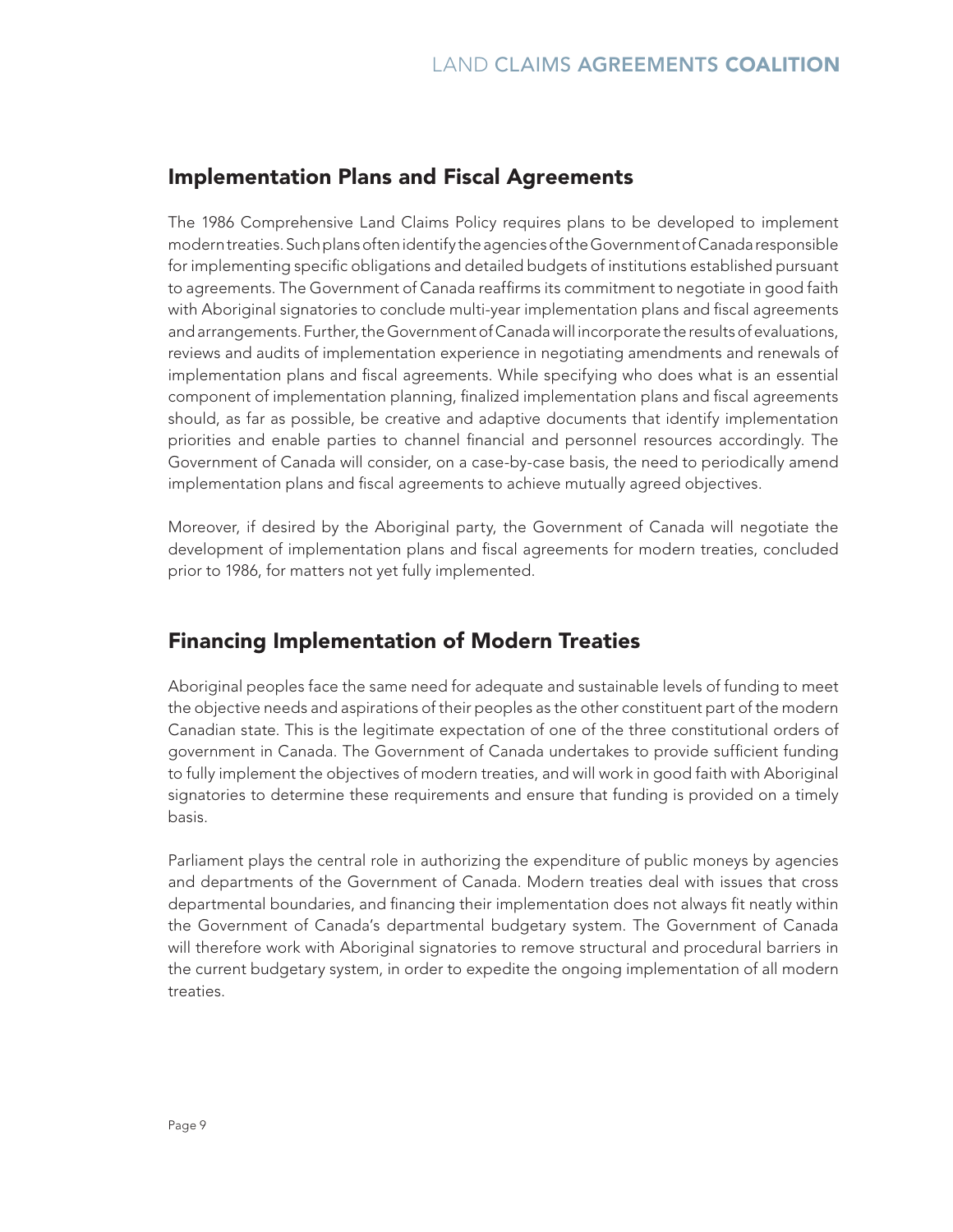### Resolving Disputes

Many modern treaties specify means such as mediation and arbitration to resolve disputes between the federal Crown, or other governments, and Aboriginal parties. In some cases dispute resolution mechanisms are provided for in a companion agreement. The Government of Canada undertakes to ensure effective use of the dispute resolution mechanisms in agreements to resolve disputes. In addition, the Government of Canada will use such techniques as mediation, joint research, and joint information gathering and monitoring to resolve disputes, and, on a case-by-case basis, binding arbitration of disputes, including disputes of a financial nature. The Government of Canada does so with the understanding that these approaches to dispute resolution are preferable to both litigation and to the emergence of conflict as may occur when there is litigation.

In those cases where the use of binding arbitration requires the consent of both parties, the Government of Canada's consent will never be withheld as a matter of course, but only in rare and exceptional circumstances where it is demonstrably reasonable and justifiable to do so.

#### Public Policy and Implementing Modern Treaties

While Aboriginal signatories are entitled to the particular rights and benefits enshrined in their treaties, they remain entitled to all of the rights, privileges, programs and benefits available to other Aboriginal, and to non-Aboriginal, communities, citizens and residents in Canada generally.

There is great need in Aboriginal settlement areas to coordinate implementation of modern treaties with the many Canadian economic, social, cultural, language, environmental and other public policy objectives that have made Canada one of the most developed countries of the world. This is particularly the case in relation to such key areas as economic and business development, housing, education and training, community infrastructure and capacity building—essential processes that equip Aboriginal signatories to take full advantage of the developmental objectives of modern treaties.

Similarly, the Government of Canada will use the institutions and processes established through modern treaties to achieve other compatible policy objectives in treaty settlement areas, such as ensuring that resource development is environmentally and socially sustainable and equitable, and promotes public health and well-being.

The challenge before the Government of Canada is to implement modern treaties as a normal and accepted part of the way in which it carries out its business of national good governance. The Government of Canada will work with Aboriginal signatories to this end, to ascertain how best to co-ordinate implementation of modern treaties with other public policy processes.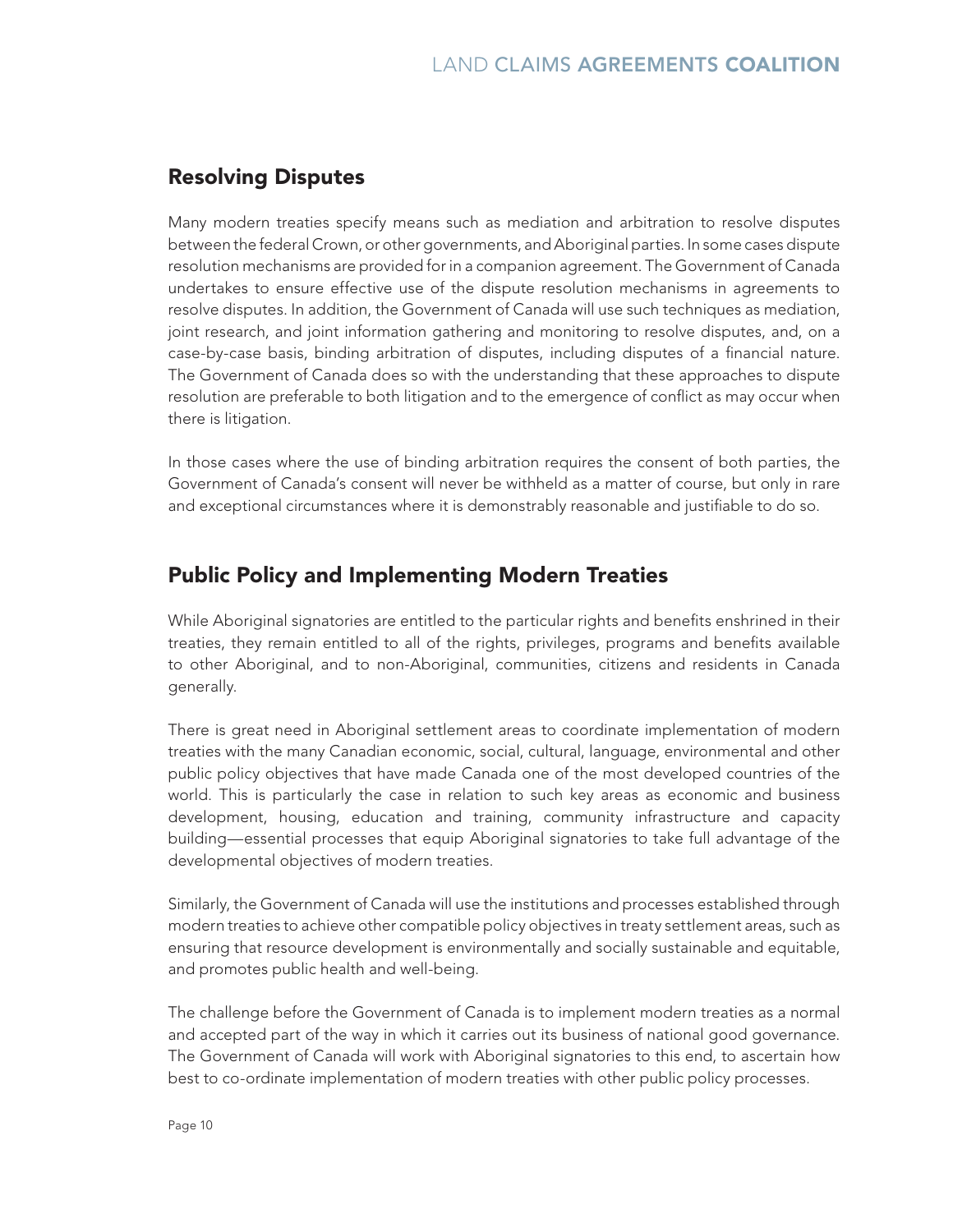#### Review and Evaluation

Most modern treaties put in place methods to periodically review and evaluate implementation with a view to improving the efficiency and effectiveness of decision-making. The Government of Canada will undertake or participate in evaluative processes that generate objective data that reveal whether, how, and how well modern treaties are being implemented, particularly concerning the social economic, cultural impacts of implementation on the lives and well-being of Aboriginal peoples. All parties to treaties need to know if implementation of modern treaties is moving Aboriginal signatories in the direction of achieving their long-term social, cultural, and economic objectives. The Government of Canada is committed to working with Aboriginal signatories to develop and refine indicators to measure progress to achieve the social, cultural, economic and other objectives of modern treaties, and to use evaluative results to improve implementation planning and decision-making.

#### Institutional Arrangements

In order to ensure a consistently beneficial approach toward implementation of modern treaties across the Government of Canada, and to ensure the objectivity of data upon which implementation decisions are based, the Government of Canada will, in active partnership with Aboriginal signatories, propose legislation to establish a Land Claims Agreements Implementation Commission. The Commission will evaluate and promote the implementation of modern treaties and advise the Government of Canada and Aboriginal signatories accordingly. The Commission of Modern Treaties will report periodically to the Parliament of Canada.

Aboriginal signatories to modern treaties and the Auditor General of Canada will be invited to work closely with the Government of Canada to design the Commission's mandate and the legislation to give it effect.

In addition, the Government of Canada will establish a Cabinet Committee on Aboriginal Affairs to oversee and co-ordinate the involvement of federal agencies in treaty implementation activities. A committee of senior civil servants will provide the Cabinet Committee with advice and recommendations and carry out its instructions. The job performance evaluation of members of the committee will take into consideration implementation of modern treaties.